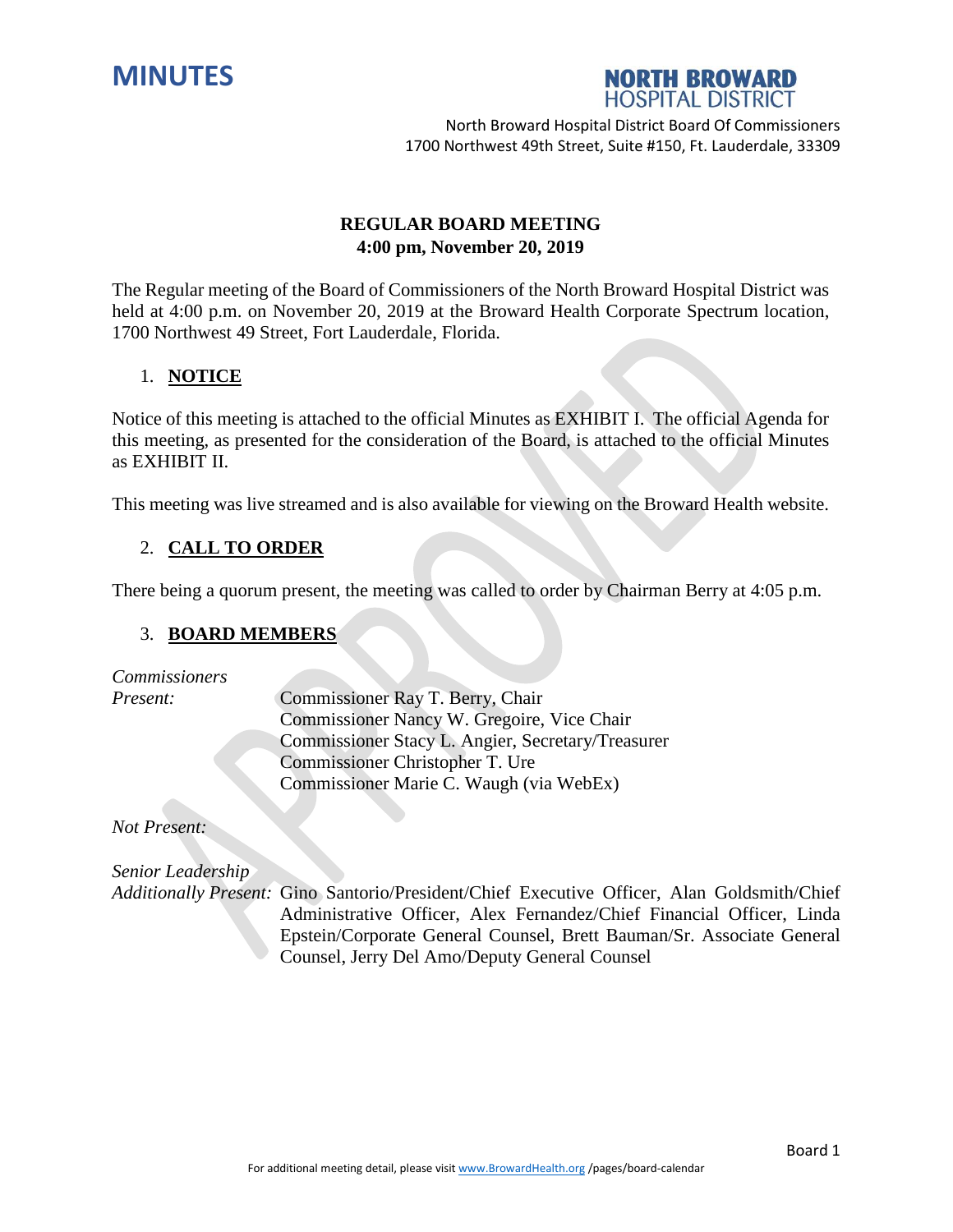



### 4. **THE PLEDGE OF ALLEGIANCE**

Christopher Ure led in the Pledge of Allegiance.

### 5. **PUBLIC COMMENTS**

- Mr. Vicente Thrower spoke to the Board about increasing communication on current issues and events between the constituents and management.
- Former Commissioner Andrew Klein spoke to the details of his resignation, which had been made effective as of September 6, 2019 by Governor DeSantis. He also shared personal recommendations related to operations, management structure, incentives and compensation.

### 6. **APPROVAL OF MINUTES**

6.1. Approve October 30, 2019 Regular Board Meeting Minutes

**MOTION** It was *moved* by Commissioner Angier, *seconded* by Commissioner Waugh, to:

### **Approve the October 30, 2019 Regular Board Meeting minutes, as proposed.**

Motion *carried* unanimously*.*

- 7. **MEDICAL STAFF CREDENTIALING**, Dr. Andrew Ta
	-
	- 7.1.) Broward Health North 7.3.) Broward Health Coral Springs
	- 7.2.) Broward Health Imperial Point 7.4.) Broward Health Medical Center

**MOTION** It was *moved* by Commissioner Gregoire, *seconded* by Commissioner Angier, to:

#### **Adopt proposed Medical Staff Credentialing items 7.1 through 7.4.**

Motion *carried* unanimously*.*

#### 8. **DISTINGUISHED PHYSICIAN AWARD**

Dr. Morrison awarded Dr. Jon Guben, MD with the Distinguished Physician Award. Brief highlights were shared on Dr. Guben experience and contributions to Broward Health. Dr. Guben thanked the Board and attributed his successes to the support received over many years from radiologists, nurses and administration alike.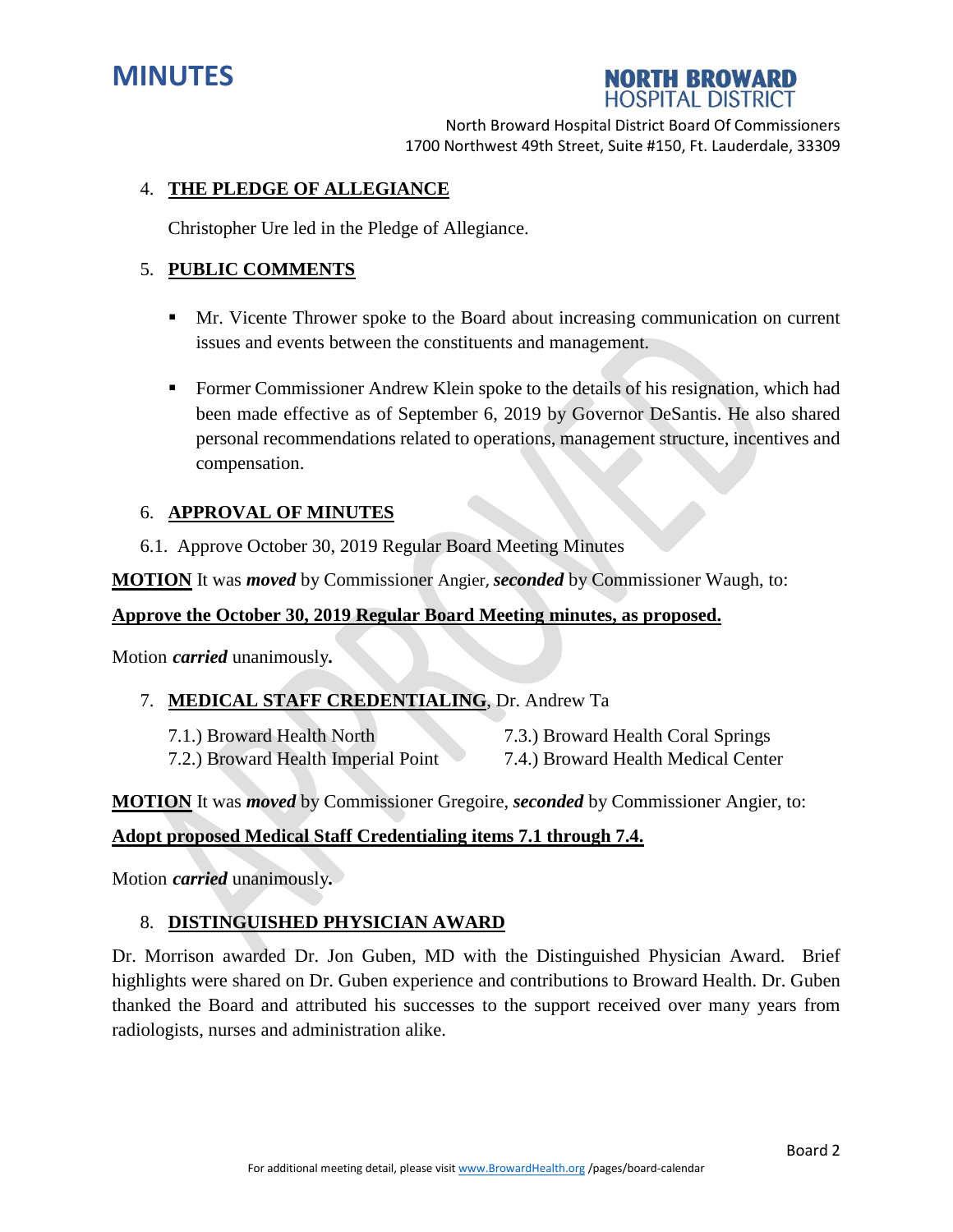



#### 9. **CHIEF MEDICAL STAFF UPDATES**

Medical staff updates were given by Dr. Lehr for Broward Health North, Dr. Jensen for Broward Health Imperial Point, Dr. Penate for Broward Health Coral Springs and Dr. Morrison for Broward Health Medical Center. Said reports highlighted each of the facilities' objectives, events and awards received over the past month.

9.1.) Broward Health North 9.3.) Broward Health Coral Springs 9.2.) Broward Health Imperial Point 9.4.) Broward Health Medical Center

#### 10. **PRESENTATIONS**

10.1. President/CEO Update, Gino Santorio

Mr. Santorio presented his full monthly report highlighting the five pillars of the organization and progress at each of the facilities.

Mr. Santorio introduced Ms. Peta-Gaye Bowen, the new Corporate Director of Neurosciences. He also introduced Mr. Bill Diggs, the new President of the Broward Health Foundation.

A short video was shared highlighting the partnership between the Florida Panthers and Broward Health in support of the pediatric program at the Salah Foundation Children's Hospital.

\* Commissioner Waugh left the meeting at 5:00 pm, in which a quorum remained.

\* The meeting went into recess at 5:02 pm and reconvened at 5:20 pm.

#### 11. **CONSENT AGENDA**

**MOTION** It was *moved* by Commissioner Gregoire, *seconded* by Commissioner Angier, that:

#### **Items 11.1 through 11.11 on the Consent Agenda be approved.**

Motion *carried* unanimously*.*

### 12. **DISCUSSION AGENDA**

Ms. Hatcher introduced Mr. Les Luithle, the new AVP, Total Rewards. A brief description was given on Mr. Luithle's past work experience and expertise.

12.1. Board Acceptance of Board Report evaluation and salary adjustment at the 50th percentile for Linda Epstein, Corporate General Counsel

**MOTION** It was *moved* by Commissioner Gregoire, *seconded* by Commissioner Angier, that: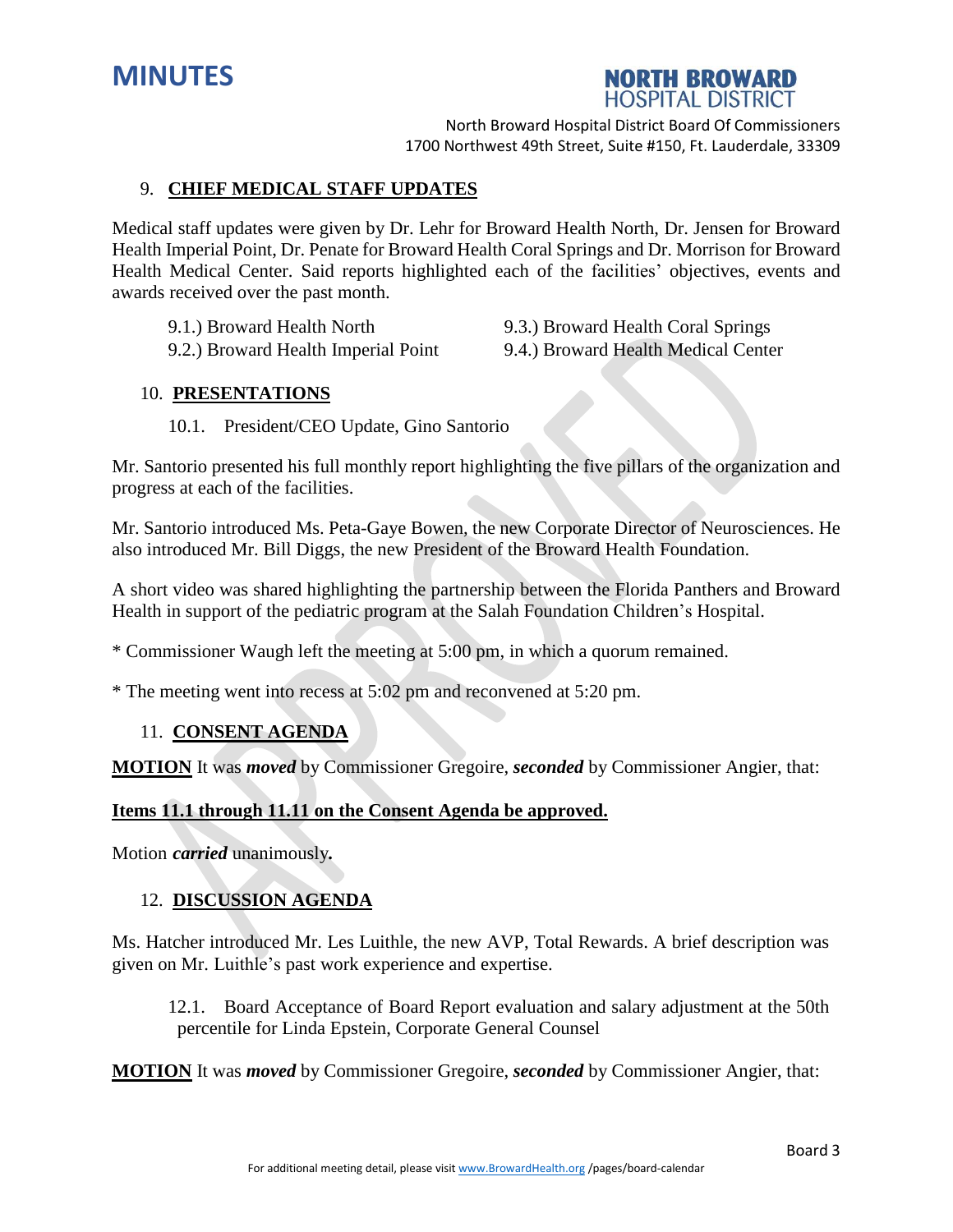



**The Board of Commissioners of the North Broward Hospital District adopt the recommendation for the Acceptance of Board Report evaluation and salary adjustment at the 50th percentile market median for Linda Epstein, Corporate General Counsel.**

Motion *carried,* 3 to 1.

12.2. Systemwide, DRG Validation, Revint Solutions

Item *pulled* from agenda. No discussion or action taken.

12.3. Amendment to Bylaws

Mr. Santorio spoke to the item as to why the amendment was being proposed. He also confirmed the item had been scheduled for consideration at the next Regular Board Meeting.

*No action* taken.

12.4. Resolution FY20-11, Appointment of Committee Members to Fulfill Quorums of **Committees** 

**MOTION** It was *moved* by Commissioner Gregoire, *seconded* by Commissioner Angier, that:

### **The Board of Commissioners of the North Broward Hospital District adopt Resolution FY20-11 to Appoint Substitute Committee Members, with amendment to section two (2).**

Motion *carried* unanimously.

12.5. Performance Evaluation Salary Adjustment for President/Chief Executive Officer

Ms. Hatcher presented on key factors relevant to Broward Health's evaluation of the Chief Executive Officer compensation versus the market and peer companies. She confirmed that the market median was at \$895,731.00.

**MOTION** It was *moved* by Commissioner Gregoire, *seconded* by Commissioner Angier, that:

### **The Board of Commissioners of the North Broward Hospital District approve the Performance Evaluation Salary Adjustment at the market median for President/Chief Executive Officer.**

Motion *carried* unanimously.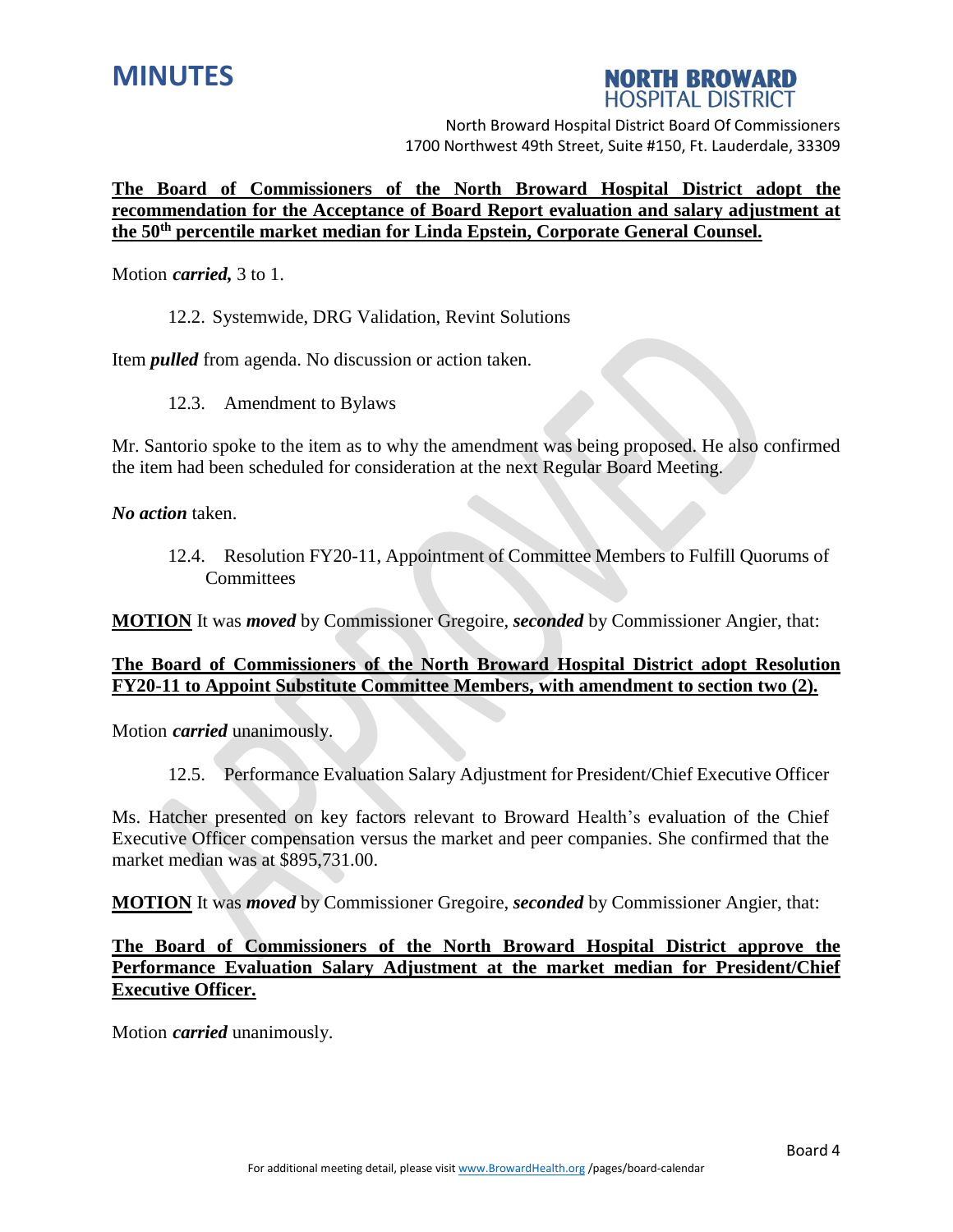



#### 13. **COMMENTS BY COMMISSIONERS**

Closing comments were given by the Board Members.

#### 14. **NEXT REGULAR BOARD MEETING**

Next regularly scheduled Board of Commissioner's meeting will be held on December 11, 2019 at 3:30 p.m. at the Broward Health Corporate Office, Spectrum site, Suite 150, 1700 Northwest 49th Street, Ft. Lauderdale, Florida, 33309.

#### 15. **ADJOURNMENT** 5:57 p.m.

**MOTION** It was *moved* by Commissioner Gregoire, *seconded* by Commissioner Angier, that:

# **The Regular Board Meeting of the North Broward Hospital District be adjourned.**

Motion *carried* unanimously.

Respectfully submitted, Commissioner Stacy L. Angier, Secretary/Treasurer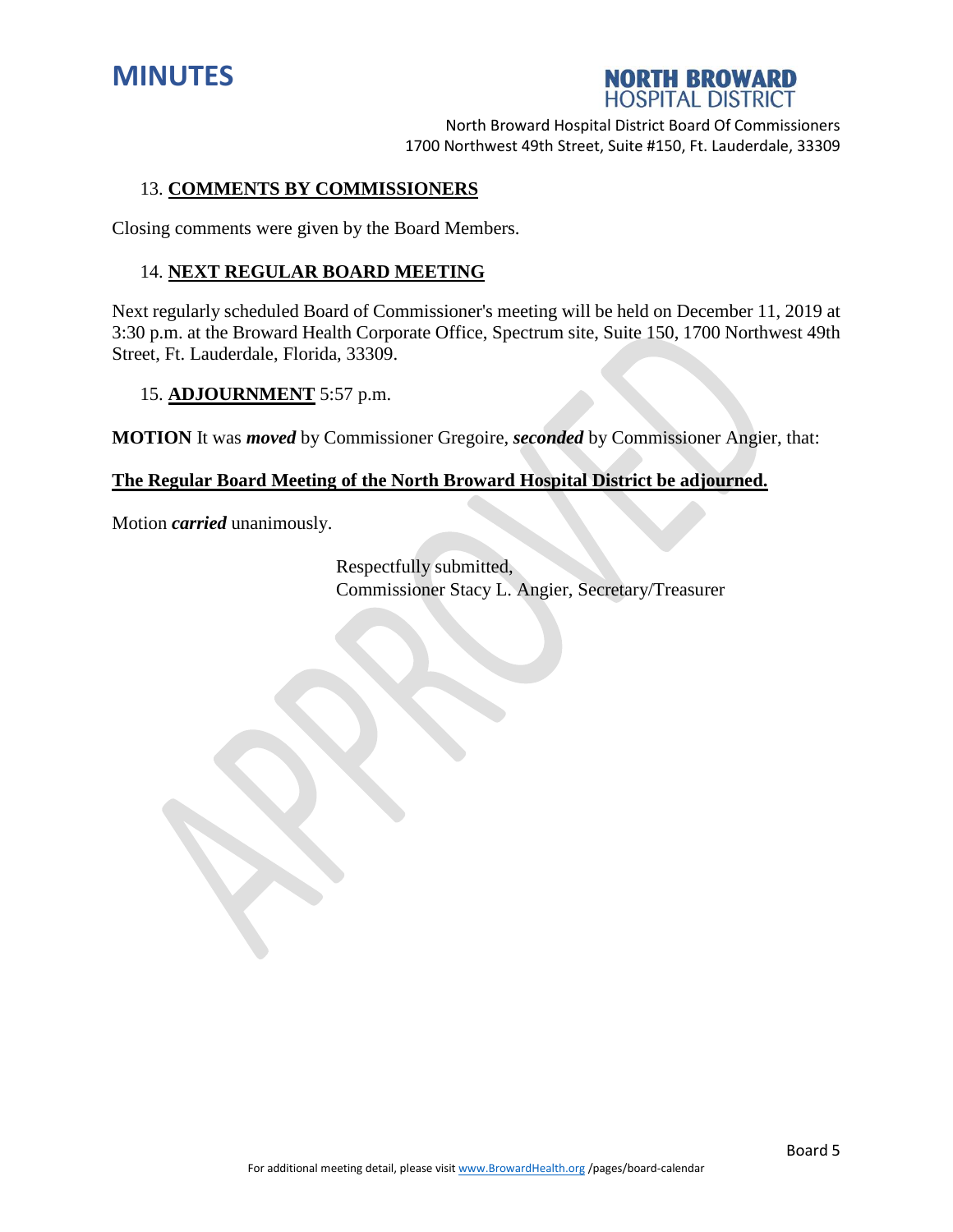



#### **Resolution FY20-09**

## **Resolution of the Board of Commissioners of North Broward Hospital District Pertaining to Travel Reimbursements of Commissioners**

WHEREAS, Commissioners of the Board of Commissioners (the "Board") of North Broward Hospital District (the "District"), from time to time, must travel both interstate and intrastate on behalf of the District to conduct District business;

WHEREAS, Florida Law and Broward Health's Policies & Procedures regulates the reimbursement of travel expenses of all public officers, employees, and authorized persons in the District establishing standard travel reimbursement rates, procedures, and limitations;

WHEREAS, Commissioners of the District are public officers and, as such, are subject to the requirements of Florida Law and Broward Health's Policies & Procedures pertaining to reimbursement of travel expenditures;

WHEREAS, the Board desires to establish a uniform policy pertaining to Commissioners incurring travel expenditures to be reimbursed by the District; and

WHEREAS, unless context otherwise requires, capitalized terms used but not defined herein have the meanings ascribed to such terms in the Amended and Restated Bylaws of the North Broward Hospital District, as amended from time to time (the "Bylaws").

NOW, THEREFORE, BE IT RESOLVED, by the Board, that:

**1.** All travel by Commissioners on behalf of the District and all reimbursements of travel, lodging, and subsistence expenses (collectively, "Expenses") shall always be consistent with Florida Law including, but not limited to, § 112.061, Florida Statutes, as amended from time to time or any successor statute thereof, as well as Broward Health's Policies & Procedures.

**2.** Any and all reimbursements of Expenses shall only be approved if travel was undertaken in order to conduct bona fide District business, which serves a direct and lawful public purpose with relation to the District by the Commissioner attending such meeting or conducting such business.

**3.** Any claim for reimbursement of Expenses shall contain a statement that the expenses were actually incurred by the Commissioner as necessary travel expenses in the performance of official duties and shall be verified by a written declaration that it is true and correct as to every material matter.

**4.** When a Commissioner's travel will be or is within Broward, Miami-Dade, and Palm Beach Counties ("Tri-County Area") and travel expenditures are expected to be or is at or below Two Hundred Dollars (\$200.00), reimbursement of Expenses may be paid if approved by the President/CEO or his or her designee ("Senior Management").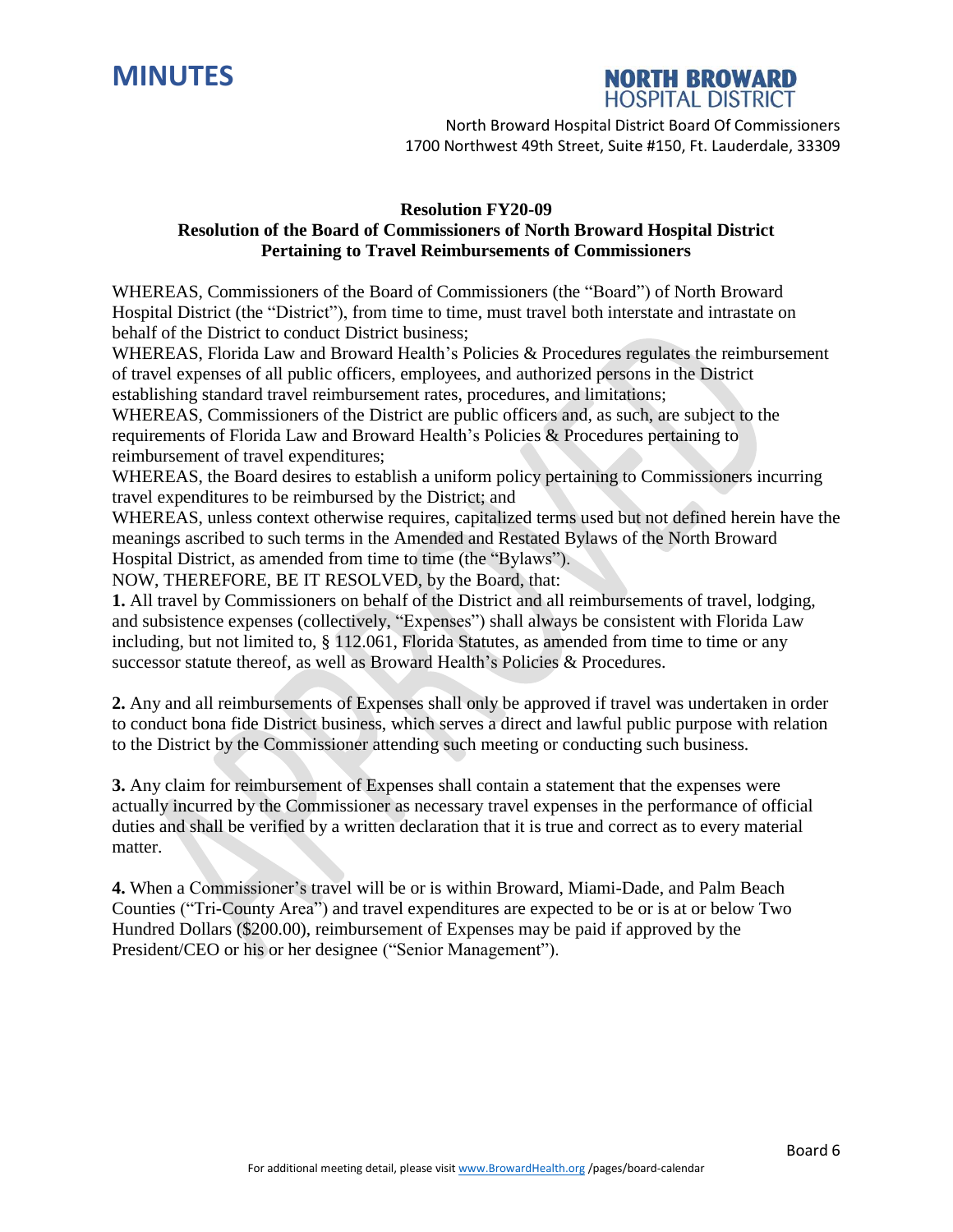



**5.** When a Commissioner's travel will be outside of the Tri-County Area and/or travel expenditures are expected to be above Two Hundred Dollars (\$200.00), reimbursement of Expenses may only be paid if such Commissioner obtains approval by (1) Senior Management and (2) prior approval by the Board of Commissioners.

**6.** Notwithstanding, if a Commissioner's travel will be or is outside of the Tri-County Area and/or travel expenditures are expected to be or is above Two Hundred Dollars (\$200.00), reimbursement of Expenses may be made in the event of a bona fide emergency preventing prior approval by the Board of Commissioners; provided, however, such Commissioner's reimbursement of Expenses shall only be paid if ratified by the Board of Commissioners at a subsequent Board meeting.

**7.** This resolution hereby supersedes, amends, replaces and repeals any conflicting resolution or conflicting policy previously adopted by the Board.

**DULY ADOPTED** this 20 day of November, 2019.

Time Adopted 5:20 PM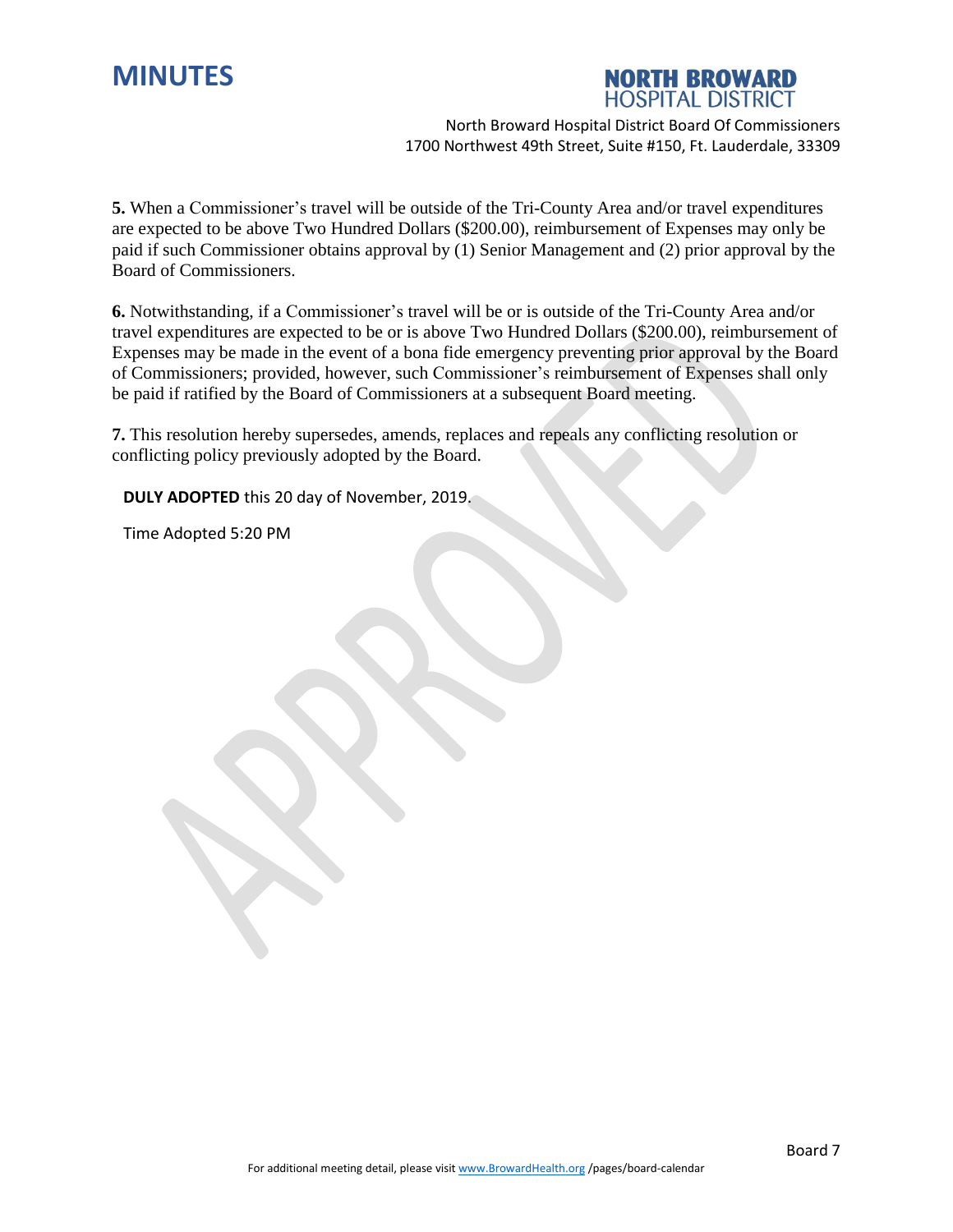



#### **Resolution FY20-10 Prohibition of Current and Former Commissioners from Lobbying and Conducting Business with the District**

WHEREAS, the Board of Commissioners (the "Board") of the North Broward Hospital District (the "District"), pursuant to the District's Charter, has established and adopted a code of conduct and ethics that governs the Board (the "Code of Conduct and Ethics");

WHEREAS, the Code of Conduct and Ethics is codified in Section 2.7 of the Codified Resolutions of the Board of Commissioners of the North Broward Hospital District (the "Codified Resolutions"); WHEREAS, the Board's Commissioners are subject to Part III of chapter 112, Florida Statutes; WHEREAS, section 112.313(13), Florida Statutes, permits the Board to pass a resolution governing lobbying by former officers of the District;

WHEREAS, section 112.326, Florida Statutes, permits the Board to impose additional or more stringent rules on the District's officers so long as they do not conflict with Part III of chapter 112, Florida Statutes; WHEREAS, the Board, pursuant to its authority under Florida Law, wishes to set a policy regarding lobbying by former Commissioners of the Board; and

WHEREAS, unless context otherwise requires, capitalized terms used but not defined herein have the meanings ascribed to such terms in the Amended and Restated Bylaws of the North Broward Hospital District, as amended from time to time (the "Bylaws").

NOW, THEREFORE, BE IT RESOLVED, by the Board of Commissioners of the North Broward Hospital District, that:

**1.** The Board hereby establishes the following rules governing Commissioners pursuant to its authority under sections 112.313(13) and 112.326, Florida Statutes.

**2.** No current Commissioner, and no former Commissioner for a period of two (2) years following vacation of office as a Commissioner of the Board, may personally solicit or personally represent another person or entity for compensation before the District or any of its Subsidiaries except for the purposes of collective bargaining; provided, however, the Board may waive such a prohibition for good cause in the Board's discretion so long as such waiver does not violate Florida Law.

**3.** No current Commissioner, and no former Commissioner for a period of two (2) years following vacation of office as a Commissioner of the Board, may personally or on behalf of another person or entity solicit business from or conduct business with the District or any of its Subsidiaries; provided, however, the Board may waive such a prohibition for good cause in the Board's discretion so long as such waiver does not violate Florida Law.

**4.** The two above rules shall be codified within the Board's Code of Conduct and Ethics section of the Codified Resolutions.

**5.** This resolution hereby supersedes, amends, replaces and repeals any conflicting resolution or conflicting policy previously adopted by the Board.

**DULY ADOPTED** this 20 day of November, 2019.

Time Adopted 5:20 PM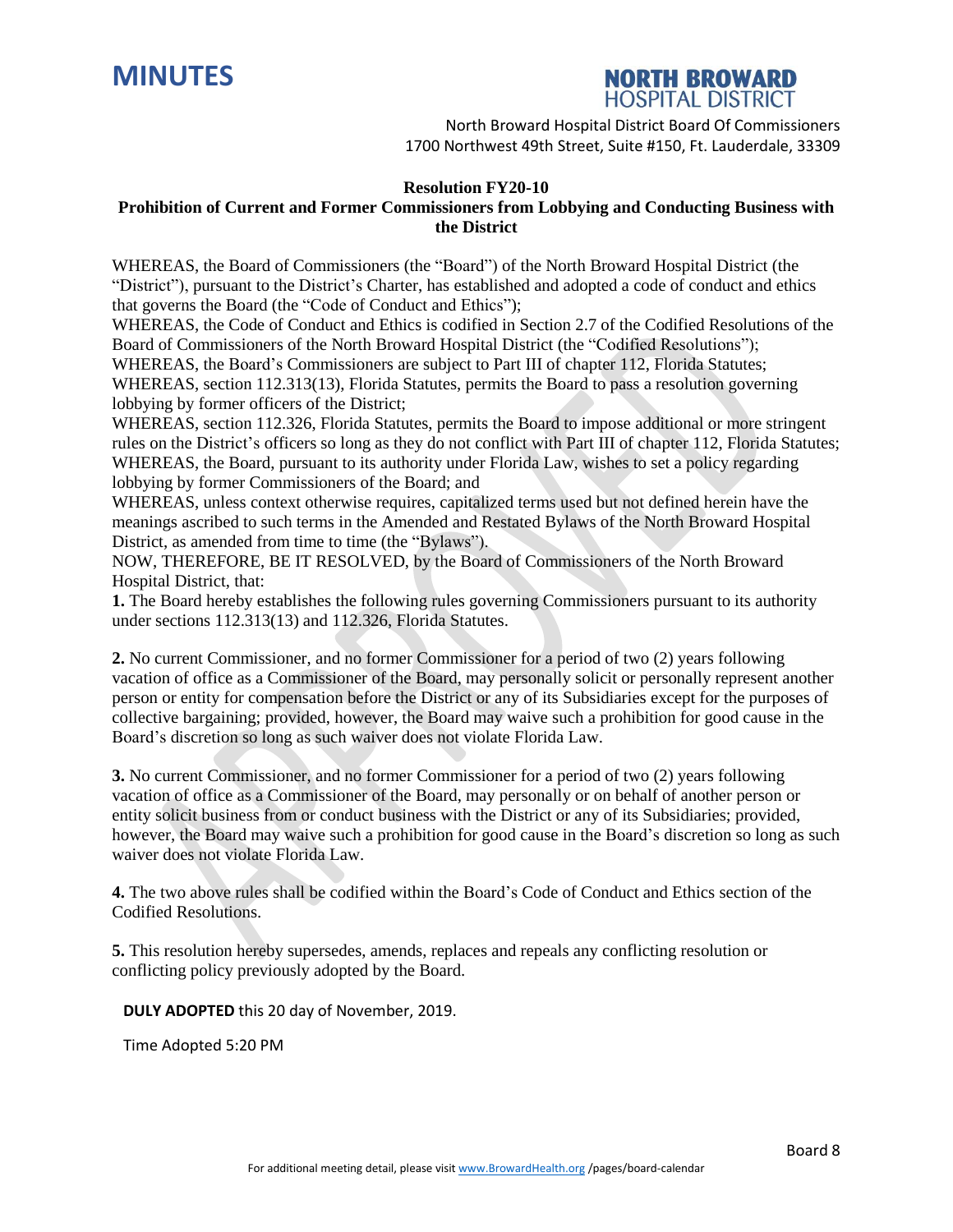



### **Resolution FY20-11**

#### **Resolution to Appoint Substitute Committee Members**

WHEREAS, the Board of Commissioners (the "Board") of the North Broward Hospital District (the "District") has established Board committees ("Committees") to properly exercise its Charter oversight duties;

WHEREAS, the Committees meet on a regular basis to further the purposes, goals, and objectives of the Committees;

WHEREAS, from time to time, the Committees are unable to establish a quorum necessary to conduct business falling within the jurisdiction of the Committees;

WHEREAS, the Board has established the Amended and Restated Bylaws of the North Broward Hospital District (the "Bylaws") and its accompanying Codified Resolutions of the Board of Commissioners of the North Broward Hospital District ("Codified Resolutions"), both as amended from time to time;

WHEREAS, Art. III, s. 12(c) of the Bylaws and Section 3.12 of the Codified Resolutions establish and govern the composition, duties, and procedures of such Committees;

WHEREAS, the Board, consistent with its governance authority as established under the Bylaws, wishes to set a policy regarding substitute Committee members during the absence of Committee members necessary to establish a quorum; and

WHEREAS, unless context otherwise requires, capitalized terms used but not defined herein have the meanings ascribed to such terms in the Bylaws and Codified Resolutions.

NOW, THEREFORE, BE IT RESOLVED, by the Board of Commissioners of the North Broward Hospital District, that:

1.The Board hereby establishes the following procedures when a Committee is unable to establish a quorum in theabsence of a Committee member.

2.In the absence of a Committee member, the Committee chair or, in the absence of the Committee chair, theCommittee vice-chair may temporarily appoint one or more Commissioners as Substitute Committee Members toserve at the pleasure of the respective Committee as deemed necessary to conduct Committee business and toestablish a quorum. In the absence of a Committee Officer, any present Commissioner(s) may temporarily serve asa Substitute Committee Member with the consent of the present then-sitting Committee members. In no event maya Committee meeting be held in the absence of any of the then-sitting Committee members. Substitute CommitteeMember(s) shall be bestowed all the powers and duties granted to and imposed on that position by the Bylaws andCodified Resolutions. Said